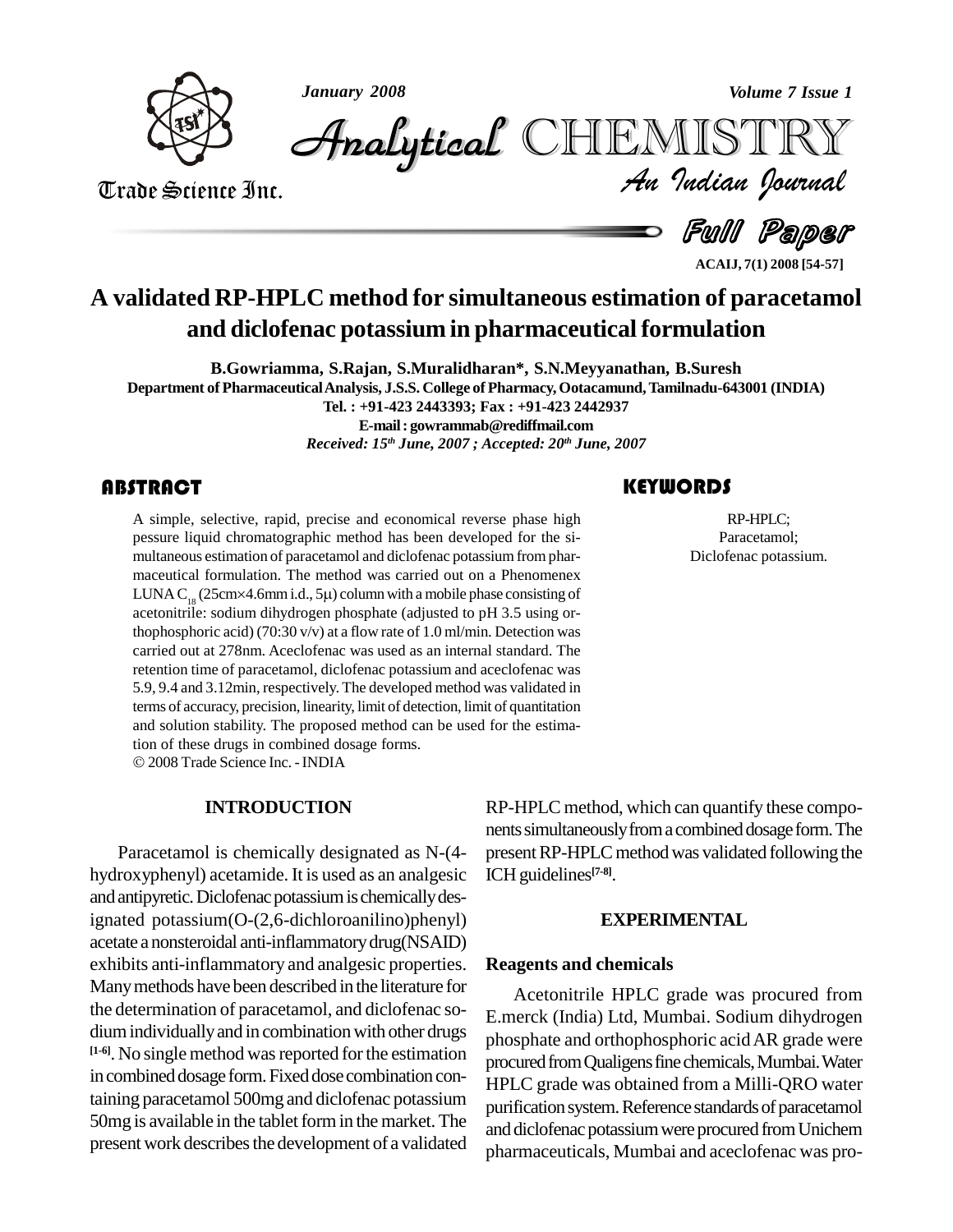# Full Paper

cured from Divi's laboratories Ltd, Hyderabad.

# **Apparatus and chromatographic conditions**

Chromatographic separation was performed on a Shimadzu<sup>®</sup> liquid chromatographic system equipped with a LC-10AT-vp solvent delivery system (pump),<br>SPD M-10AVP photo diode array detector, Rheodyne<br>7725i injector with 50µl loop volume. Class-VP 6.01 and int SPD M-10AVP photo diode array detector, Rheodyne data station was applied for data collecting and pro cessing (Shimadzu, Japan). A Phenomenex LUNAC<sub>18</sub> tra data station was applied for data collecting and processing (Shimadzu, Japan). A Phenomenex LUNAC<sub>18</sub><br>column (25cm×4.6mm i.d., 5µ) was used for the separation, mobile phase of a mixture of acetonitrile and sodium dihydrogen phosphate (adjusted to pH 3.5 us-<br>sponse factor of the standard  $\alpha$ Concentration of standard ing orthophosphoric acid),(70:30v/v) was delivered at a flow rate of 1.0ml/min with detection at 278nm.The ing orthophosphoric acid), (70:30v/v) was delivered at<br>a flow rate of 1.0ml/min with detection at 278nm. The<br>mobile phase was filtered through a 0.2µ membrane a flow rate of 1.0ml/min with detection at 278nm. The<br>mobile phase was filtered through a  $0.2\mu$  membrane<br>filter and degassed. The injection volume was 50 $\mu$ l; Es Analysis was performed at ambient temperature.

# **Preparation of standard solutions**

Standard stock solutions of 1.0mg/ml paracetamol, diclofenac potassium and aceclofenac were prepared separately using a mixture of water and acetonitrile (1:1v/<br>
v). From the standard stock solution, mixed standard  $\frac{1}{\text{Para}}$ <br>
solution was prepared to contain 50µg/ml of  $\frac{1}{\text{Dicl}}$ v). From the standard stock solution, mixed standard v). From the standard stock solution, mixed standard<br>solution was prepared to contain  $50\mu g/ml$  of  $\frac{\text{Paracetan}}{\text{Diclofena}}$ <br>paracetamol,  $5.0\mu g/ml$  of diclofenac potassium and potassium solution was prepared to contain 50µg/ml<br>paracetamol, 5.0µg/ml of diclofenac potassium a<br>50.0µg/ml of aceclofenac as internal standard.

# **Preparation ofsample solutions**

Twenty Tablets, each containing 500mg of paracetamol and 50mg of diclofenac potassium were weighed and finely powdered; a quantity of powder equivalent to 50mg of paracetamol and 5mg of diclofenac potassiumwasweighed and transferred to a sintered glass crucible. To this  $5.0<sup>th</sup>$  of  $1.0<sup>th</sup>$  mg/ml solution of aceclofenac was added and the drugs were extracted with three quantities, each of 20ml of mixture of acetonitrile and water(1:1 v/v). The combined extracts were made up to 100ml with mobile phase and further dilutions were made to get a concentration of tracts were made up to 100ml with mobile phase and<br>further dilutions were made to get a concentration of<br>50µg/ml of paracetamol, 5.0 µg/ml of diclofenac  $50\mu\text{g/ml}$  of paracetamol,  $5.0 \mu\text{g/ml}$  of diclofenac sodium(theoretical value) and  $50.0\mu\text{g/ml}$  of aceclofenac as internal standard and this solution was used for the estimation.

# **Assay method**

With the optimized chromatographic conditions, a

steady baseline was recorded, the mixed standard solution was injected and the chromatogram was recorded. The retention time of paracetamol, diclofenac potas sium and aceclofenac was found to be 5.9, 9.4 and 3.12min, respectively. This procedure was repeated for the sample solution obtained from the formulation. The response factor (peak area ratio of standard peak area and internal standard peak area) of the standard solution and sample solution were calculated.The concentration of the drugs were calculated (TABLE 1) using following formula

**Concentration of drugs=Response factor of the sample/Re** tollowing tormula<br>Concentration of drugs=Response factor of the sample/Re-<br>sponse factor of the standard×Concentration of standard

# **RESULTSAND DISCUSSION**

# **Estimation of paracetamol and diclofenac potas sium in dosage forms**

The HPLC procedure was optimized with a view **TABLE 1 : Results of analysis of formulation and recovery studies**

|                         |                 | Amount mg/ tab                                     | % Label | $\frac{0}{0}$<br>Recovery* |  |
|-------------------------|-----------------|----------------------------------------------------|---------|----------------------------|--|
| Drug                    | <b>Labelled</b> | Found *                                            | claim*  |                            |  |
| Paracetamol             | 500.0           | $499.07\pm1.047$ 99.81 $\pm1.023$ 98.89 $\pm0.813$ |         |                            |  |
| Diclofenac<br>potassium | 50.0            | $48.59\pm1.132$ $97.18\pm1.41$ $95.01\pm0.571$     |         |                            |  |

**\*Average of six determinations, mean±standard deviation, DIAPRASE(Arigo pharmaceuticals, Chennai) each tablet containing 500mg of paracetamol and 50mg of diclofenac potas si um**



**Figure 1:Typical chromatogramofsample solution**

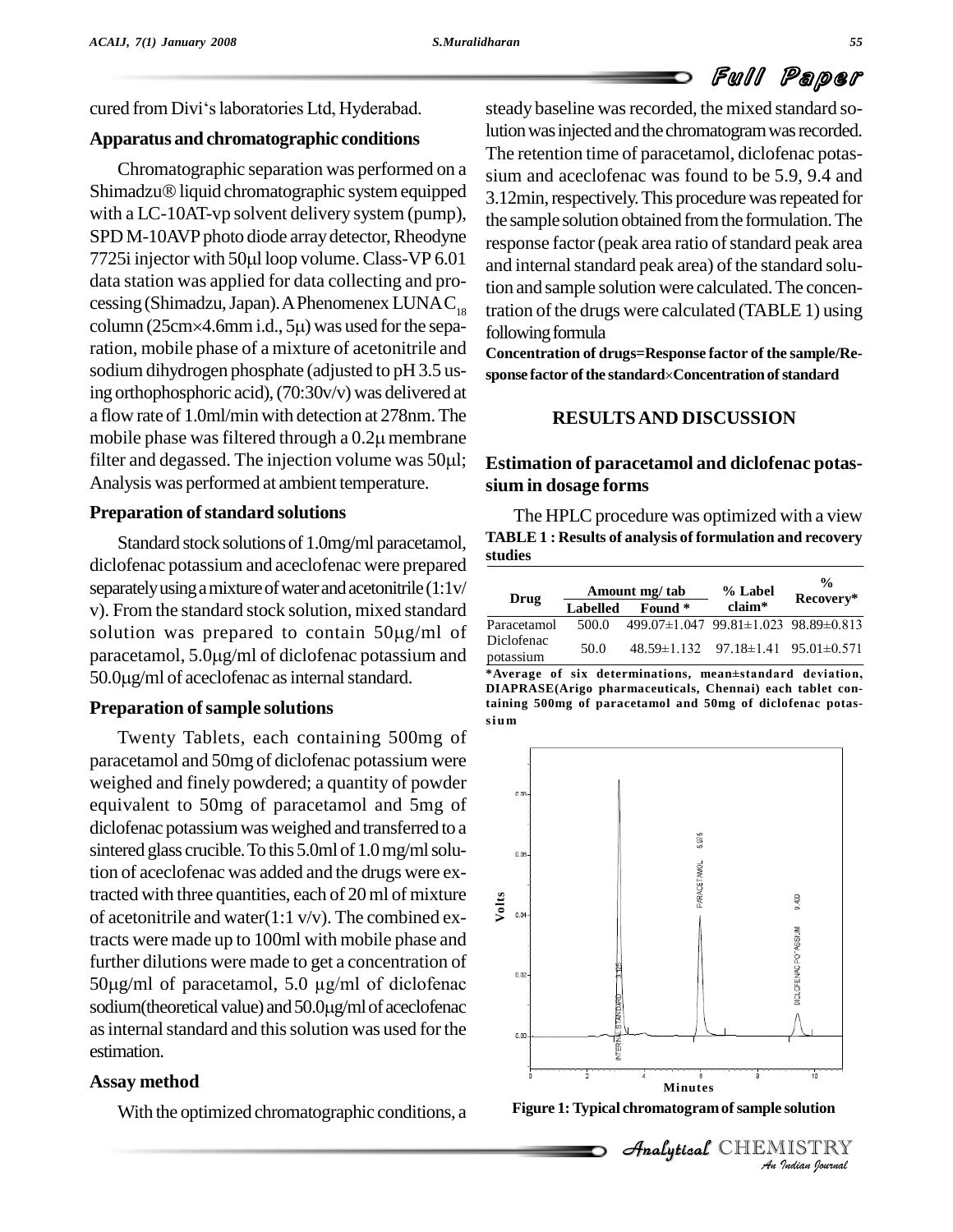Full Paper



**Figure 2:Calibration curve of paracetamol and diclofenac potassium**

| <b>Internal</b>                                         | Paracetamol                       |              |                           | Diclofenac potassium              |              |                           |
|---------------------------------------------------------|-----------------------------------|--------------|---------------------------|-----------------------------------|--------------|---------------------------|
| standard<br>peak area<br>$(50\mu g/ml)$<br>aceclofenac) | Concen<br>tration<br>$(\mu g/ml)$ | Peak<br>area | <b>Response</b><br>factor | Concen<br>tration<br>$(\mu g/ml)$ | Peak<br>area | <b>Response</b><br>factor |
| 2366637                                                 | 100                               | 1534809      | 2.3000                    | 10                                | 4443.7       | 0.0021                    |
|                                                         | 200                               | 3069618      | 4.6000                    | 20                                | 8887.4       | 0.0035                    |
|                                                         | 300                               | 5939236      | 7.7000                    | 30                                | 13331.1      | 0.0056                    |
|                                                         | 400                               | 12278472     | 10.9000                   | 40                                | 17774.8      | 0.0075                    |
|                                                         | 500                               | 24556944     | 14.1000                   | 50                                | 22218.5      | 0.0095                    |
|                                                         | 600                               | 49113888     | 16.7000                   | 60                                | 26662.2      | 0.0113                    |

were calculated and presented in TABLE 1. The re-*In* TA<br>*Indian Indian*<br>*IISTRY*<br>*Indian Journal* to develop precise and stable assaymethod. Both the pure drugs paracetamol and diclofenac were run in different mobile phase compositions with different  $C_{18}$  for pure drugs paracetamol and diclofenac were run in dif-<br>ferent mobile phase compositions with different  $C_{18}$  for para<br>columns (Kromacil 25cm×4.6mm i.d., 5), Phenomenex tassium ferent mobile phase compositions with different  $C_{18}$  for parcolumns (Kromacil 25cm×4.6mm i.d., 5). Phenomenex tassiu Luna  $C_{18}$  column(25cm×4.6mm i.d., 5µ). The flow rate struct was also varied from 0.5mL to 1.2mL/min .Finally Luna C<sub>18</sub> column(25cm×4.6mm i.d., 5µ). The flow rate<br>was also varied from 0.5mL to 1.2mL/min .Finally<br>Phenomenex C<sub>18</sub> column (25cm x 4.6mm i.d., 5µ) with a mobile phase of a mixture of acetonitrile: sodium dihydrogen phosphate (adjusted to pH 3.5 using orthophosphoric acid)(70:30v/v) at a flowrate of 1.0ml/ min with a detection at 278nm gave sharp and sym metrical peaks with retention time 5.9 and 9.4 for paracetamol and diclofenac respectively.The typical chromatogram of sample solution is shown in figure 1. Detection was done at 278nm. The peak area ratio of standard and sample solutions was calculated.The as say procedures were repeated for six times and mean peak area and mean weight of standard drugs was calculated. The percentage of individual drugs found in formulations, mean, standard deviation in formulations sults of analysis shows that the amounts of drugs were in good agreement with the label claim of the formulations.

CHEMISTRY

#### **Method validation**

#### **1.Accuracy and precision**

The accuracy of the method was determined by recovery experiments. The recoverystudies were carried out six times and the percentage recovery and standard deviation of the percentage recovery were calculated. From the data obtained, added recoveries of standard drugs were found to be accurate.

The precision of the method was demonstrated by inter day and intra day variation studies. In the intra day studies, six repeated injections of standard and sample solutions were made and the response factor of drug peaks and percentage RSD were calculated. In the inter day variation studies, six repeated injections of standard and sample solutions were made for three con secutive days and response factor of drugs peaks and **factor**  $\frac{0.0021}{0.0021}$  percentage RSD were calculated. From the data ob-0.0035 tained, the developed RP-HPLC method was found to  $\frac{0.0056}{0.0075}$  be precise.

#### **2. Linearity and range**

The linearity of the method was determined at five concentration levels ranging from  $100.0$  to  $600.0 \,\mu$ g/ml for paracetamol and  $10$  to  $60.0\mu\text{g/ml}$  for diclofenac potassium (TABLE 2). The calibration curve was con structed by plotting response factor against concentration of drugs.The slope and intercept value for calibration curve was y= $0.0286x - 0.5286(R^2=0.9962)$  for paracetamol and y= $0.2829x-0.6473(R^2=0.9844)$  for diclofenac potassium. The results shows that an excellent correlation exists between response factor and concentration of drugs within the concentration range indicated above. The calibration curves are shown in figure 2.

#### **3.Limit of detection and limit of quantification**

The limit of detection(LOD) and limit of quantification (LOQ) of the developed method were determined by injecting progressively low concentrations of the standard solutions using the developed RP-HPLC method. The LOD is the smallest concentration of the analyte that gives a measurable response (signal to noise ratio of 3).TheLOD for paracetamol and diclofenac potas sium wasfound to be 10ng/ml and 5.0ng/ml, respectively. The LOQ is the smallest concentration of the analyte, which gives response that can be accurately